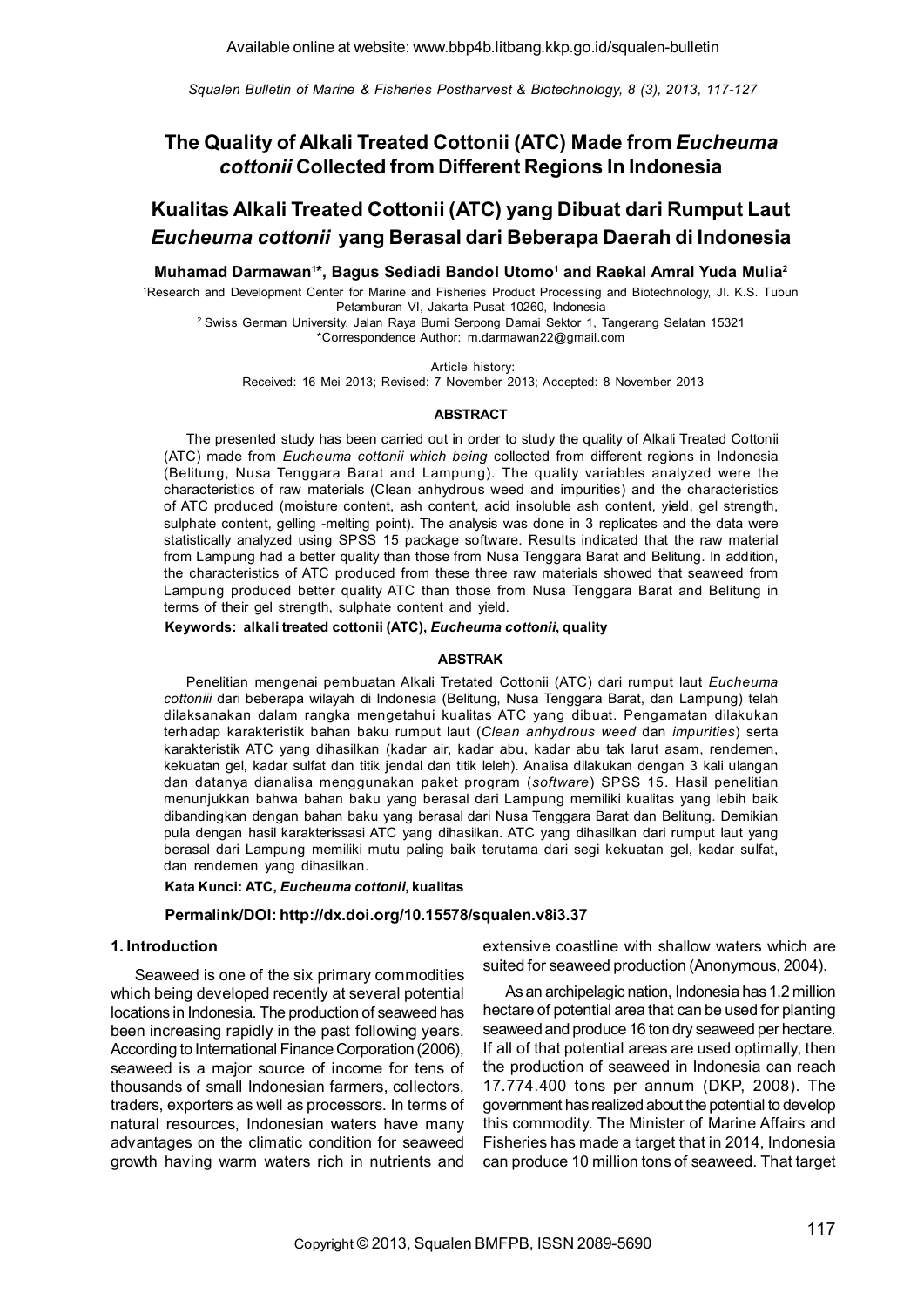was double compared with seaweed production in 2012 which was only 5 million tons a year (Anonymous, 2013).

The world demand on dry carrageenan producing seaweed increases every year. The world annual production of this extract was about 250.000 tones (IFC, 2006), so that the government intends to increase the production of seaweed in Indonesia to fulfill the world demand and become one of the biggest exporters in the world. In the other side, the government also intends to uplift the socio-economic status of coastal population by developing seaweed industry. This seaweed farming is very promising to be developed by the coastal people to improve their economic status. The seaweed farming technology is relatively simple and it requires low initial capital investment. With only 45 days of farming cycles with a very good price, seaweed farming can provide a high return of investment for the coastal population.

Seaweed farming is developed in several regions in Indonesia like South Sulawesi, Bali, Lampung, Nusa Tenggara Barat, and many other regions. Nusa Tenggara Barat Province is well known as one of the primary seaweed producers in Indonesia. In 2006, Nusa Tenggara Barat province produced 32.000 ton of seaweeds and in 2011, the production of seaweed has reached 400.000 ton of seaweeds. Lampung, and Bangka Belitung also have a great number of seaweed productions. Several species of seaweed are cultivated at the regions, but mostly only three types of seaweed are cultivated in Indonesia (*Eucheuma cottonii*, *Eucheuma spinosum,* and *Gracilaria sp.*). Seaweed from those regions is mostly exported to China, Denmark, Spain, United States, and some other countries.

The seaweeds were exported in the form of dry seaweed as a raw material for industries. The price for dry seaweed exported to several countries was very low compared with processed or semi processed products like Alkali Treated Cottonii (ATC) or Refined Carrageenan (RC). The government has a program to restrict exports of raw material from 2012 to increase domestic processed products. The government would control export volumes by only allowing raw seaweed exporters to export a certain amount rather than by introducing an export tax. Indonesia supplies about half of the world's raw seaweed, which is used by the food industry and as an ingredient in health products and cosmetics. The government aims to accelerate the development of the domestic processing industry by 2012 by encouraging the private sector to invest in seaweed processing (Ekawati, 2010).

Alkali Treated Cottonii is one of the products which are very potential to be developed in Indonesia. Several ATC factories have already existed in Indonesia like

in Bali, Malang, and South Sulawesi. The information about the quality of ATC made from *Eucheuma cottonii* is still very limited, though the information is very important especially for seaweed processing companies. This research was carried out to get important information about the quality of ATC made from *Eucheuma cottonii* collected from Belitung and Lampung in Sumatera Island and from Nusa Tenggara Barat in eastern part of Indonesia.

# 2. Material and Methods

## *2.1. Seaweed Materials*

Seaweed used in this research was collected from three different regions of Indonesia (Belitung, Lampung and Nusa Tenggara Barat), and bought from local seaweed traders or exporters. The dried seaweed was sorted to remove filth or any non-algal materials such as rope, sand, and other materials found in the seaweed. This process is also aimed to remove other seaweed species than *E. cottonii*. After the sorting process, the seaweed was then packed into plastic bag and sent to the Processing Laboratory of Research Center for Marine and Fisheries Product Processing and Biotechnology in Jakarta.

## *2.2. Methods*

*Raw Material Characterization.* To characterize the raw materials, two important parameters were evaluated, namely Clean Anhydrous Weed (CAW) and the percentage of the impurities. Besides, the description of raw materials is thoroughly observed including observation of the size and color of the thallus, the dryness of the seaweed, whether the seaweed is dirty or clean, whether there is still much salt stick in the thallus, and the age the seaweed when harvested.

*Alkali Treated Cottonii Production and Characterization.* The processing of ATC was started by cleaning the dry seaweed to remove the impurities like sand and salt. The clean seaweed was then placed in a water bath containing of 8% of KOH solution for alkali treatment. The temperature was set at 80°C for 2 hours. The sample was washed 3 times with fresh water, chopped around 1 cm long and sun dried. The drying process was done for 3 days. For the purpose of analysis, the product was ground and filtered with 60 mesh filter to make ATC powder. The flow diagram of ATC processing is presented in Figure 1.

The quality parameters of ATC being evaluated were yield (FMC corp., 1977), gel strength (Marine Colloids, 1978), moisture content (AOAC, 1995), total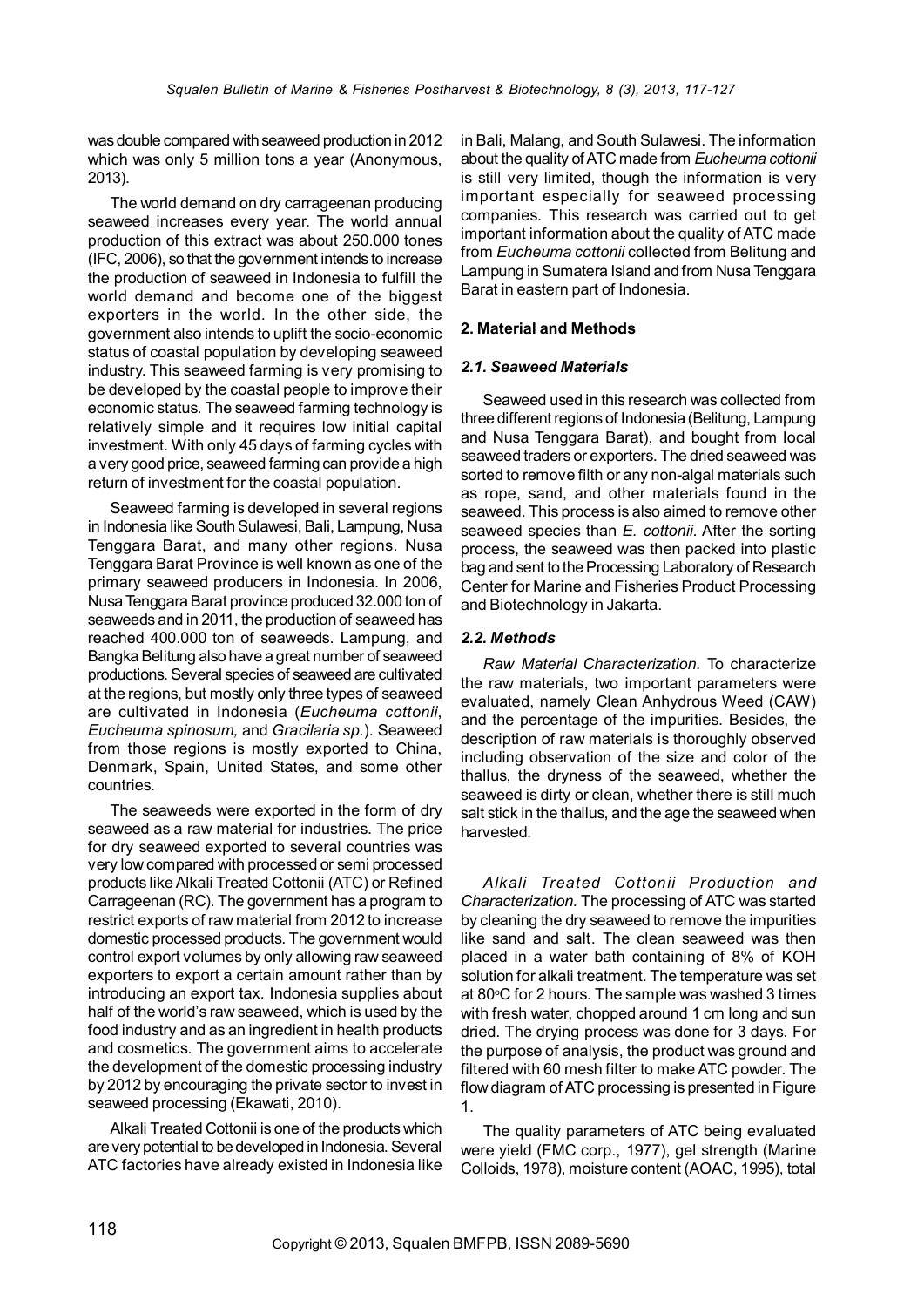

Figure 1. Flow diagram of ATC Processing

ash content (AOAC, 1995), acid insoluble ash content (FMC corp., 1977), sulfate content (FMC corp., 1977), gelling and melting point (Marine Colloids, 1978). The analysis was done in 3 replicates and the data were statistically analyzed by one way analysis of variance using SPSS 15 package.

#### 3. Results and Discussion

#### *3.1. Raw Materials Characterization*

Results of raw material analysis of *Eucheuma cottonii* collected from Belitung, Nusa Tenggara Barat, and Lampung are presented in Table 1.

The important parameters observed in dry seaweed or raw materials are CAW and impurities. These parameters indicate the purity of raw materials that can be used for the processing information. The FAO standard for CAW of raw materials is less than 30 %. If the CAW value is higher than the standard it can be assumed that the raw materials contains many other materials like sand and salt that stick in to the seaweed. The CAW test was conducted to see the dry solid content of pure seaweed and as indicator of impurities stick on the seaweed plant (Seaplant, 2008). The CAW results for raw materials from 3 regions were different one another (Table 1). All the CAW results indicated that the raw materials from those three regions still have a lot of sand and salt stick in to the

seaweed. These values do not meet the requirement of FAO standard ie. less than 30 %. The CAW value of the raw materials from Belitung is the highest. Meanwhile the CAW value of raw materials from Nusa Tenggara Barat is the lowest.

This condition can be affected by the technique of drying process applied by the farmers. Most of the seaweed farmers put the seaweed in to the uncovered ground or above the sand to do the drying process. Several farmers who already known the good technique to dry the seaweed usually use plastic to cover it from sand or they used *para-para* made from bamboo or wood to prevent the contact between seaweed and the sand.

The impurities values indicated that there were still some materials such as plastic rope or other seaweed species in the raw materials. The seaweed from Nusa Tenggara Barat has the lowest value of CAW but it has the highest value for the impurities. Normally, it can be happen if the farmers do not pay attention on the purity of the raw materials. The sorting process is not conducted properly.

Government effort to improve the quality of raw materials in the seaweed production sites has been done through research institutions, extension officers and regional offices. Improved methods of cultivation, harvesting time, and handling have been extensively disseminated to the farmers throughout the production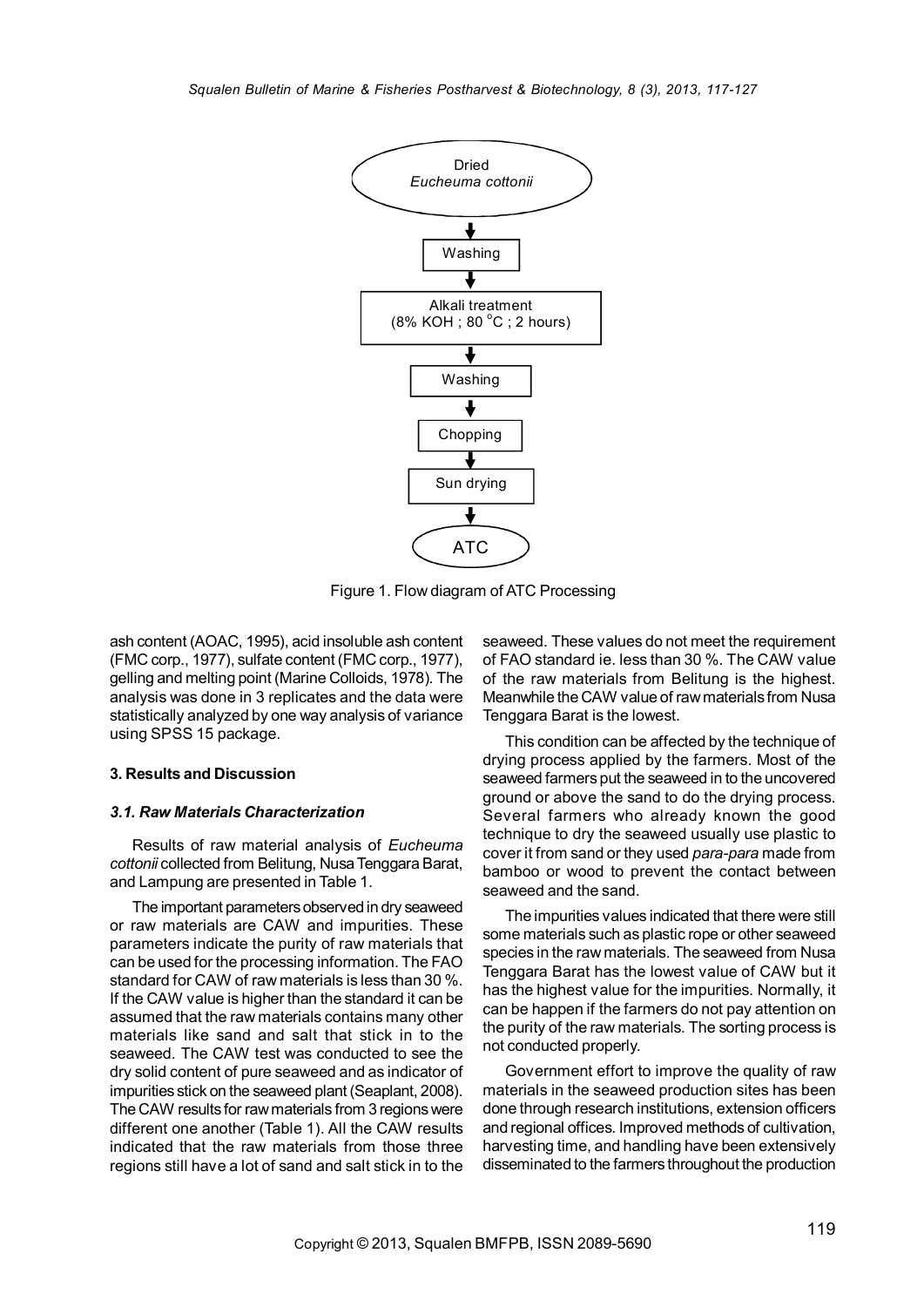| <b>Seaweed Resources</b> | <b>Clean Anhydrous</b><br>Weed /CAW (%) | Impurities (%)   |
|--------------------------|-----------------------------------------|------------------|
| <b>Belitung</b>          | $62.57 \pm 12.45$                       | $5.78 \pm 1.45$  |
| Nusa Tenggara Barat      | 44.54±1.69                              | $14.25 \pm 1.29$ |
| Lampung                  | $51.62 \pm 0.01$                        | $5.36 \pm 0.21$  |

Table 1. The characteristics of *Eucheuma cottonii* from the three regions

## Table 2. The description of seaweed from 3 different regions

| Source              | <b>Figure</b> | <b>Description of The Sample</b>                                                                                                                                                                          |
|---------------------|---------------|-----------------------------------------------------------------------------------------------------------------------------------------------------------------------------------------------------------|
| <b>Belitung</b>     |               | Thallus: huge and enough to be harvested<br>Color: yellowish white and and dark brown<br>Filth: small amount of sand and soil<br>Salt: small amount of salt<br>Dryness: dry<br>Harvesting period: 45 Days |
| Nusa Tenggara Barat |               | Thallus: huge and enough to be harvested<br>Color: dark Brown and yellowish black<br>Filth: a lot of sand and soil<br>Salt: a lot of salt<br>Dryness: dry<br>Harvesting period: 45 days                   |
| Lampung             |               | Thallus: huge and enough to be harvested<br>Color: black and dark brown<br>Filth: small amount of sand and soil<br>Salt: small amount of salt<br>Dryness: dry<br>Harvesting period: 45 days               |

regions. This effort is very important to improve the quality of the raw material, to gain the additional value of the seaweed and finally increase the farmer's income.

Beside CAW and Impurities, an observation of raw materials also has been done to get descriptive information about the condition of raw materials from Belitung, Lampung and, Nusa Tenggara Barat. The description of seaweed from 3 different regions was shown in Table 2.

The moisture content of ATC resulted in this experiment as presented in Figure 2 was ranged from 6.62±0.12% to 10.42±0.09%. Figure 2 showed that the highest moisture content of ATC was obtained by the ATC product made from seaweed collected from Belitung, while lowest moisture content of ATC was by the ATC product made from seaweed collected

from Lampung. All the products had met the moisture content standard made by FAO in 2007 (12 %). Moisture content of ATC from those 3 regions was significantly different (p<0.05). The moisture content of product can be affected by several factors. The drying technique is one of the factors that can affect the moisture content. The drying technique used in this research was by solar drying. The period of time needed to dry the product was different between one and another because it all depends on the weather condition. One of other factors that might influence the water content of ATC product is the heat intensity during sun drying. The moisture content of ATC is important as the lower the water content, the longer the shelf life or in other words the slower the product to deteriorate.

## *3.2. Ash Content*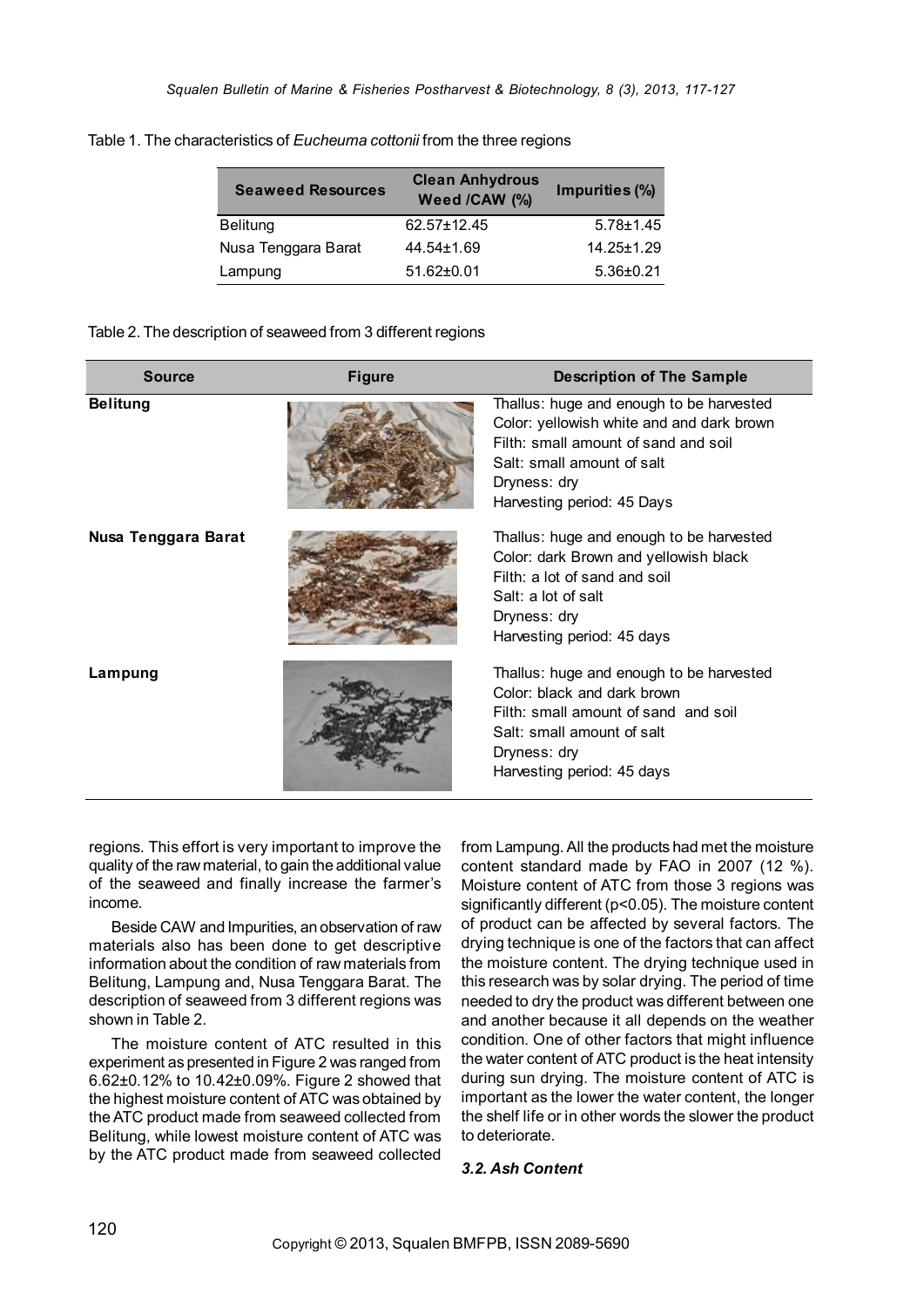

Figure 2. The moisture content of ATC from different seaweed resources.



Figure 3. The ash content of ATC from different seaweed resources.

Ash content analysis was conducted to determine the general mineral content contained in ATC product. There are 2 major types of ashing, first, dry ashing and second, wet ashing (Marshall, 2010). The ashing type used in this study was dry ashing where water and volatile compound vaporized by heating at 500- 600 $\,^{\circ}$ C. Ash content value of a food indicates the large amount of minerals contained in these foodstuffs (Apriyantono et al., 1989). Sudarmadji et al., (1996) states that the minerals contained in a material can be differentiated into two kinds of salts, which are organic and inorganic salts. Chemicals that evaporate during combustion process such as water and other volatile substances will be oxidized to produce CO $_{\textrm{\tiny{2}}}$ . Seaweed contain high mineral such as Na, K, Cl, and Mg. The ash content of ATC from different seaweed resources can be seen in Figure 3.

The ash content of ATC resulted in this experiment as presented in Figure 3 ranged from 19.82 ± 0.04% to  $24.33 \pm 0.10\%$ . Figure 3 showed that the highest ash content of ATC was obtained by the ATC product made from seaweed collected from Belitung, while lowest ash content of ATC was by the ATC product

made from seaweed collected from Lampung. FAO standard (2007) for the ash content of carrageenan is 15-40%, meanwhile the Food Chemical Codex standard (1981) for the ash content is 35 % maximum. The ash content of ATC made in this research has fulfilled the entire standard mentioned above.

Statistical analysis indicated that the ash content of ATC product made from seaweed collected from 3 regions was significantly different ( $p < 0.05$ ). The origin of the raw materials and life cycles of the seaweed can influence the amount of ash content in ATC product. Seaweed is one of the commodities that have high mineral content in it. Basmal et al. (2003) reported that seaweed is one of the raw materials used in the industry that has high mineral content such as Na<sup>+</sup>, K<sup>+</sup>, Ca<sup>2+</sup>, dan Mg<sup>2+</sup>. Meanwhile Wenno *et al.* (2012) indicated that the longer life cycles of the seaweed, the higher the ash content of carrageenan produced.

The amount of mineral content in seaweed also can be affected by the environmental condition of the area where the seaweed was planted. The water movement supplies nutrients to the seaweed. It also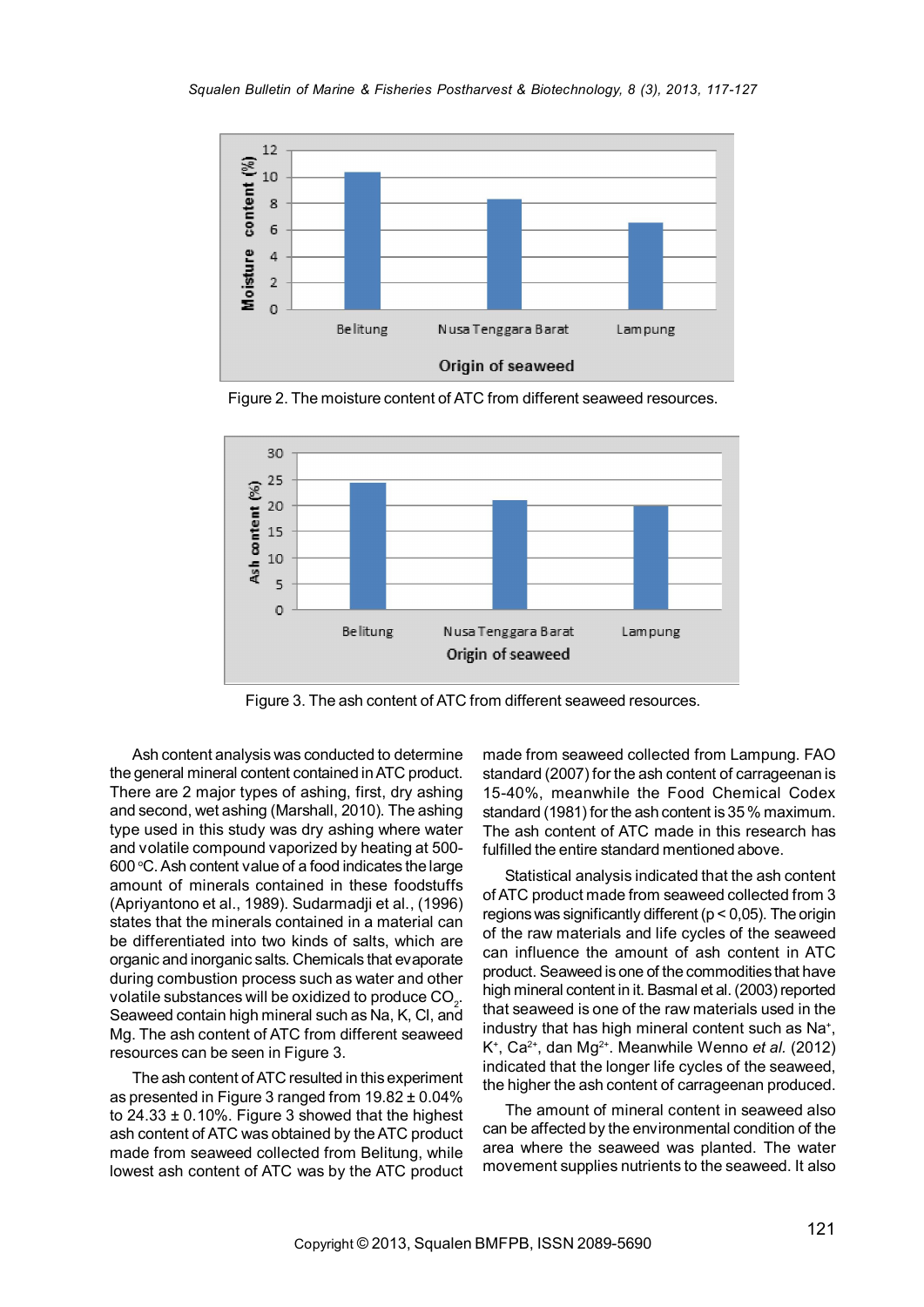helps the seaweed to absorb nutrients, cleaning the dirt, and establish the exchange of  $CO_2$  and  $O_2$ . The absorption of nutrients through the entire members of the plant is not causing the nutrients to decrease. This means that the nutrients in the sea are still sufficient, even excessive to the need of seaweed because of good circulation, a run-off from land and water movement (Indriani & Sumiarsih, 1991).

## *3.3. Acid Insoluble Ash Content*

Acid insoluble ash is material that is insoluble in acid condition (Hydrochloric solution). Acid insoluble ash content indicates the existence of residual contamination of mineral or metal that cannot be dissolved in acid in a product, such as silica (Si), which is found in nature as quartz, stone, and sand. The effect of seaweed resources on the acid insoluble ash of ATC can be seen in Figure 4.

The acid insoluble ash content of ATC resulted in this experiment as presented in Figure 4 was ranged from  $0.02 \pm 0.01\%$  to  $0.06 \pm 0.03\%$ . Figure 4 showed that the highest acid insoluble ash content of ATC was obtained by the ATC product made from seaweed collected from Belitung, while lowest acid insoluble ash content of ATC was by the ATC product made from seaweed collected from Nusa Tenggara Barat. FAO standard (2007) and Food Chemical Codex standard (1981) standard for the acid insoluble ash content of carrageenan is less than 1 %. The acid insoluble ash content of ATC product made from seaweed collected from 3 regions has suited the standard required above.

Statistical analysis showed that there was no significant difference for the acid insoluble ash content of ATC product made in this research  $(p > 0.05)$ . Factors that can affect the amount of acid insoluble ash content are the raw materials handling process and the process to produce the ATC. The sorting process whether in raw materials handling process or in processing of ATC is an important step avoiding the high value of acid insoluble ash content. High acid insoluble acid indicates the contamination of mineral residue or acid insoluble metal that cannot be reduced optimally during the processing (Syamsuar, 2006). Low values indicate that the ATC chip produced were not contaminated during the process (Suryaningrum et al., 2003).

# *3.4. Yield*

Yield is one of the important parameter. Yield is the ratio between the final product, which is ATC chips and the initial raw material (dried seaweed) that is used and multiplies with 100%. Calculating the percentage of yield is very important because the quality of the raw materials for manufacturing ATC can be seen from the value of the yield that is produced from the alkali treatment. The effect of seaweed resources on the yield of ATC can be seen in Figure 5.

Yield of ATC that is produced in this research ranged from  $30.01 \pm 2.49\%$  to  $41.33 \pm 1.04\%$ . Lampung has the highest value of yield among the other sources. The statistical analysis resulted that there was a significant difference in ATC yield at different seaweed resources ( $p < 0.05$ ). According to the Tukey HSD test, there were a significant difference in yield of ATC between Belitung and Nusa Tenggara Barat and also between Belitung and Lampung, but there were no significant difference between Nusa Tenggara Barat and Lampung.



Figure 4. The acid insoluble ash content of ATC from different seaweed resources.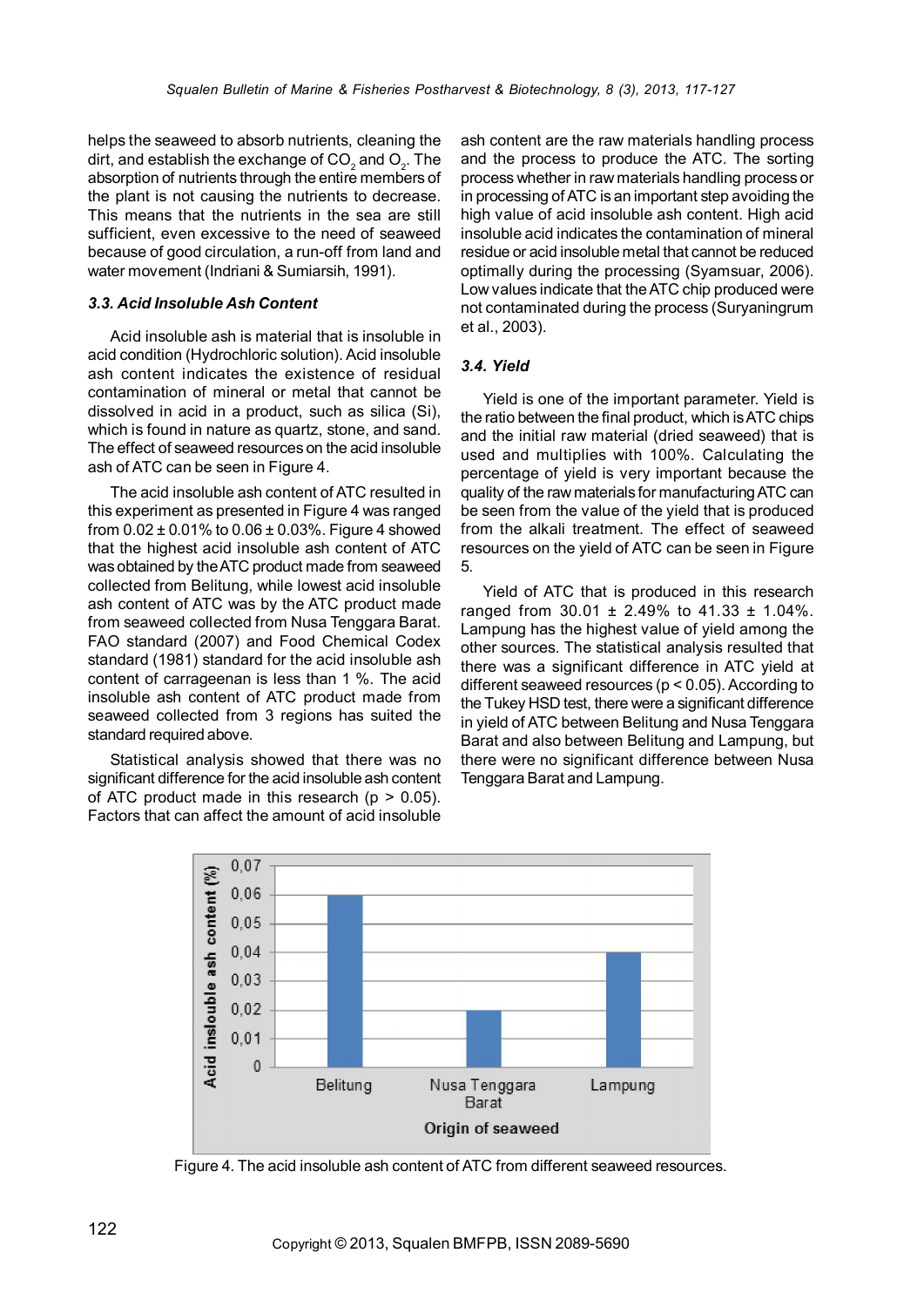

Figure 5. Yield of ATC from different seaweed resources.



Figure 6. Gel strength of ATC from different seaweed resources.

The yield of ATC product can be influenced by several factors such as the processing technique and the raw materials used in the process. Basmal *et al.* (2009) states that the yield of carrageenan can be influenced by temperature and time used in the extraction process. Meanwhile, Istini & Zatnika showed that yield of carragenan can be enhanced by the enhancement of KOH concentration used in the process. Chapman & Chapman (1980) explained that the climate, method of extraction, harvesting time, and location of the cultivation influence the amount of yield. In addition, the water content also gives significant effect to yield, as higher water content would lead to heavier product produced in the process. The yield value of ATC product can be influenced not only by processing technique but also by the type of seaweed used, the age of seaweed when it cultivated and the environmental condition of the area where the seaweed was planted. (Jothisaraswathi *et al.,* 2006).

#### *3.5. Gel Strength*

Gel strength as stated by Glicksman (1983) is one of the important physical properties. One of the important properties of ATC powder is the capability of reversible process of changing liquid to solid, or changes the form of solution into gel. The effect of seaweed resources on the gel strength of ATC can be seen in Figure 6.

Gel strength of ATC resulted in this experiment as presented in Figure 6 was ranged from 508,83 ± 7.68 g/cm<sup>2</sup> to 602,89  $\pm$  9.09 g/cm<sup>2</sup>. Figure 6 shows that the highest gel strength of ATC was obtained by the ATC product made from seaweed collected from Lampung, while lowest gel strength of ATC was by the ATC product made from seaweed collected from Nusa Tenggara Barat. Figure 6 shows that all gel strength results were within the standard of FAO which is required to be larger than 400 grams/ $cm<sup>2</sup>$ .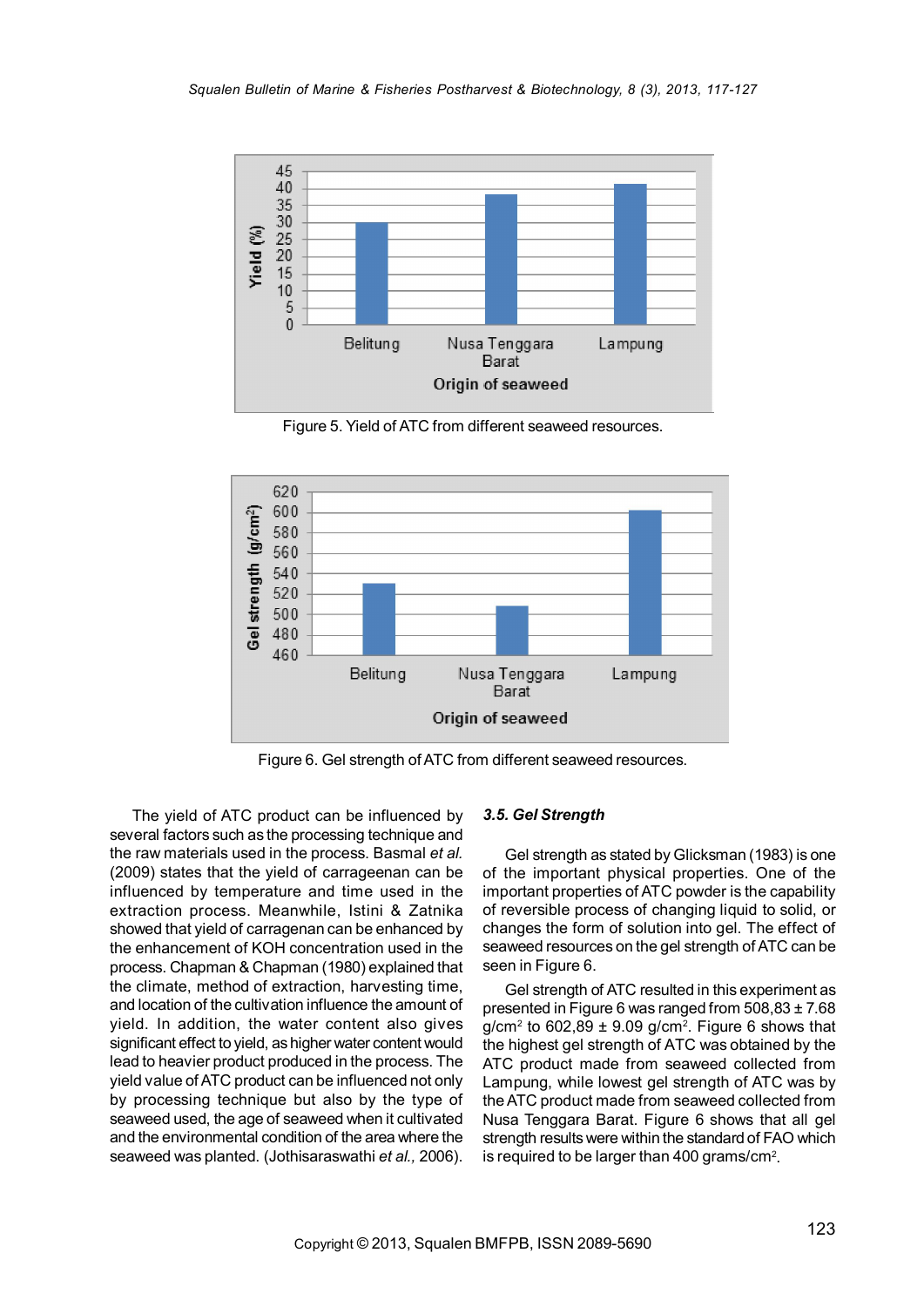

Figure 7. Sulphate content of ATC from different seaweed resources.

Several factors affected the gel strength value of carrageenan. Gelation of carrageenans, especially kappa, involves two separate and successive steps; coil-to-helix transition upon cooling and subsequent cation-dependent aggregation between helices (Campo et al*.,* 2009). Glicksman (1983) stated that gel strength increase proportionally to 3,6 anhydrogalactose but inversely proportional to the sulfate content. The conversion of C-6 in sulfate to 3,6-anhydrogalactose is clearly creating new tough component. 3,6-anhydrogalactose causes the anhydropillic behavior and increases the formation of double helix, so thus yielding high gel strength.

The use of alkali in the process of making carrageenan can uplift the gel strength value. The presence of suitable cation, typically potassium or calcium, is an absolute requirement for gelation to proceed (Campo et al., 2009). For both iota and kappa-carrageenans, the alkali metal ions (Li+, Na+, K+, Rb+, Cs+) are all capable of inducing gelation, but K+ and Rb+ are considerably more effective than other ions in inducing gelation at much lower concentrations of both the cation and the carrageenan (Funami et al., 2007).

Syamsuar (2006) also suggest that the other factors influenced on high gel strength are raw material condition, age of cultivation, method of extraction and also the chemical used for extraction. Thus, the longer the raw material is stored, the lower gel strength resulted from the seaweed deterioration. So the faster the raw material is processed, the higher the gel strength value.

#### *3.6. Sulphate Content*

Sulphate content is used as parameter for different type of polysaccharides found in red algae (Winarno, 1996). Carrageenan is distinguished based on the

sulfate content of the carrageenan precursor where *k*-carrageenan contains less than 28% (Doty, 1987). Typically, commercial *k*-carrageenan contains 22% (w/w) of sulphate,  $t$ -carrageenan 32% (w/w) and  $\lambda$ carrageenan 38% (w/w), although large variations can occur owing to differences between seaweed species or batches (De Ruiter& Rudolph, 1997). The effect of seaweed resources on the sulphate content of ATC can be seen in Figure 7.

Sulphate content of ATC resulted in this experiment as presented in Figure 7 was ranged from 16.06±0.05 to 36.37±1.68%. Figure 7 showed that the highest sulphate content of ATC was obtained by the ATC product made from seaweed collected from Belitung, while the lowest sulphate content of ATC was by the ATC product made from seaweed collected from Lampung. Figure 7 shows that all sulphate content results were within the standard of FAO which is required to be between 15–40 %.

Statistical analysis indicated that the sulphate content of ATC product made from seaweed collected from 3 regions was significantly different (p<0,05). There is a correlation between the sulphate content with the gel strength of ATC produced in this research. The lower the sulphate contents than the higher the gel strength value obtained. Experiment conducted by Hakim et al. (2011) indicated that carragenan which has highsulphate content has a high gel strength value. Gel strength of ATC increases proportionally to the 3- 6-anhydrogalactose content but decreases proportionally to the sulphate content (Suryaningrum, 1988).

The technique process such as heating treatment and the use of alkali in the process also give significant effect of sulphate content and gel strength of carrageenan. Campo et al. (2009) stated that by heating the polysaccharide in strong alkaline media,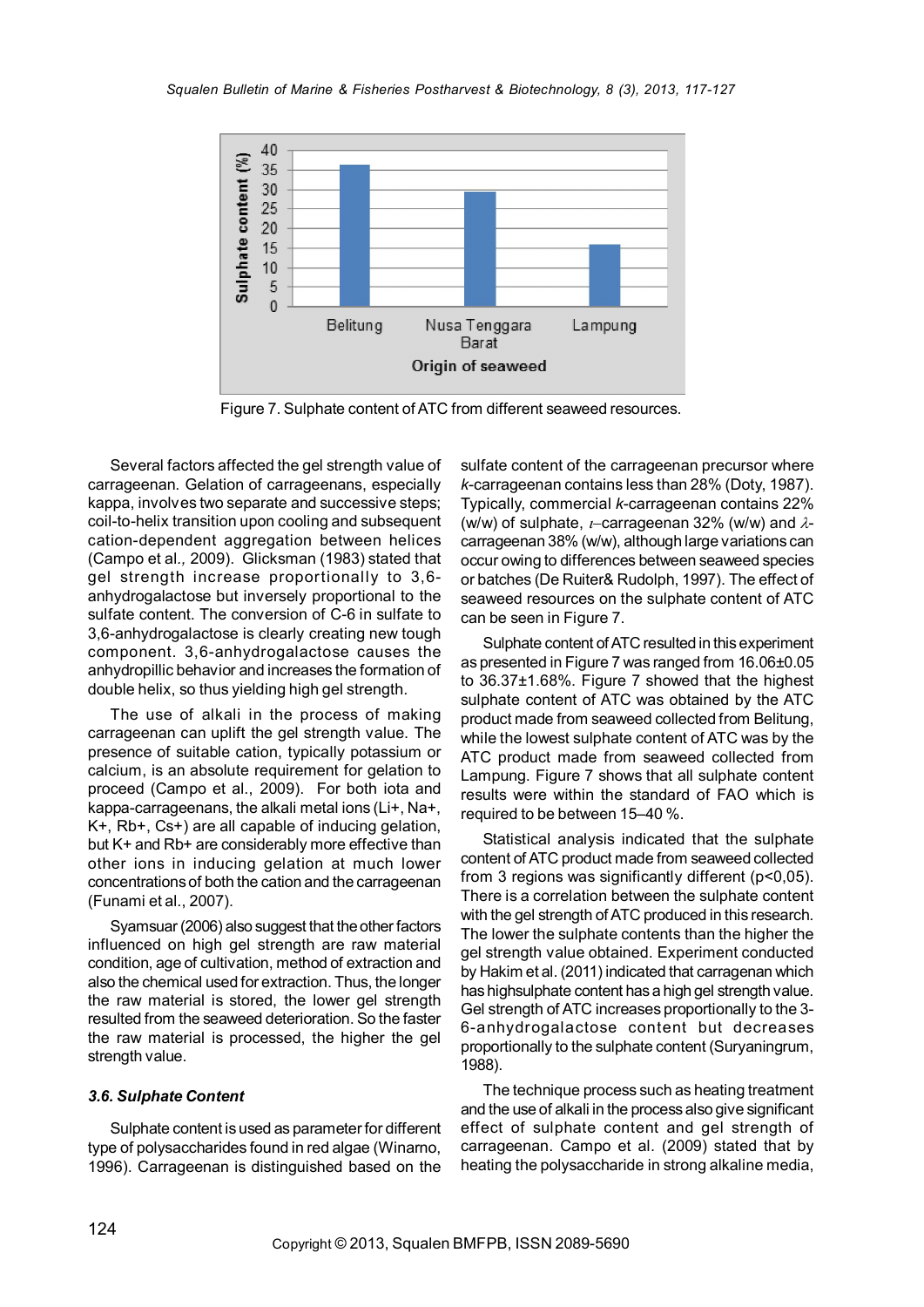

Figure 8.Gelling point of ATC from different seaweed resources.



Figure 9. Melting point of ATC from different seaweed resources.

the free 3-OH group is ionized and produces an intramolecular nucleophilic displacement of the sulphate group at position 6. Another requirement for the helix formation is the ions present in solution. Potassium ions are able to be introduced between double helices and, as they neutralize the charges of sulphate groups, facilitate the approach between them. Potassium has also the property of stabilizing the double helix.

## *3.7. Gelling and Melting Points*

The gelling point was the temperature at which the ATC form gel. This is one of the important factors for the food industry to choose which material should be used. The food producer is able to determine the temperature of the food product by knowing the gelling point, for example jelly, to form gel so that the minimum temperature should be applied to keep the quality of the jelly. In the other hand, the melting point can be used by food industry to determine the maximum temperature the food product that can be stored before

it is consumed. The food producer will be able to know the maximum or minimum temperature required to maintain the quality of the food product. The effect of seaweed origin on the gelling and melting points of ATC can be seen in Figure 8 and 9.

The result of gelling point was ranged from  $34.17<sub>±</sub>$ 0.61 to  $35.6\pm0.70$  °C. In the other hand, the result of melting point was ranged from  $51,47\pm0.97$  °C to 54,33±0.75 °C. Based on the statistical analysis, there are no significant difference either gelling point or melting point of ATC from different sources (p>0.05). This result proved that the ATC source will not give any significant effect on the gelling and melting point of the ATC.

Suryaningrum (1988) reported that the relation between melting point and the gelling point with the presence of the 3,6-anhydrogalactose are increased proportionally. The higher the presence of the 3,6 anhydrogalactose, the higher the gelling and melting point. In the other hand, the relation between 3,6 anhydrogalactose is inversely proportional to the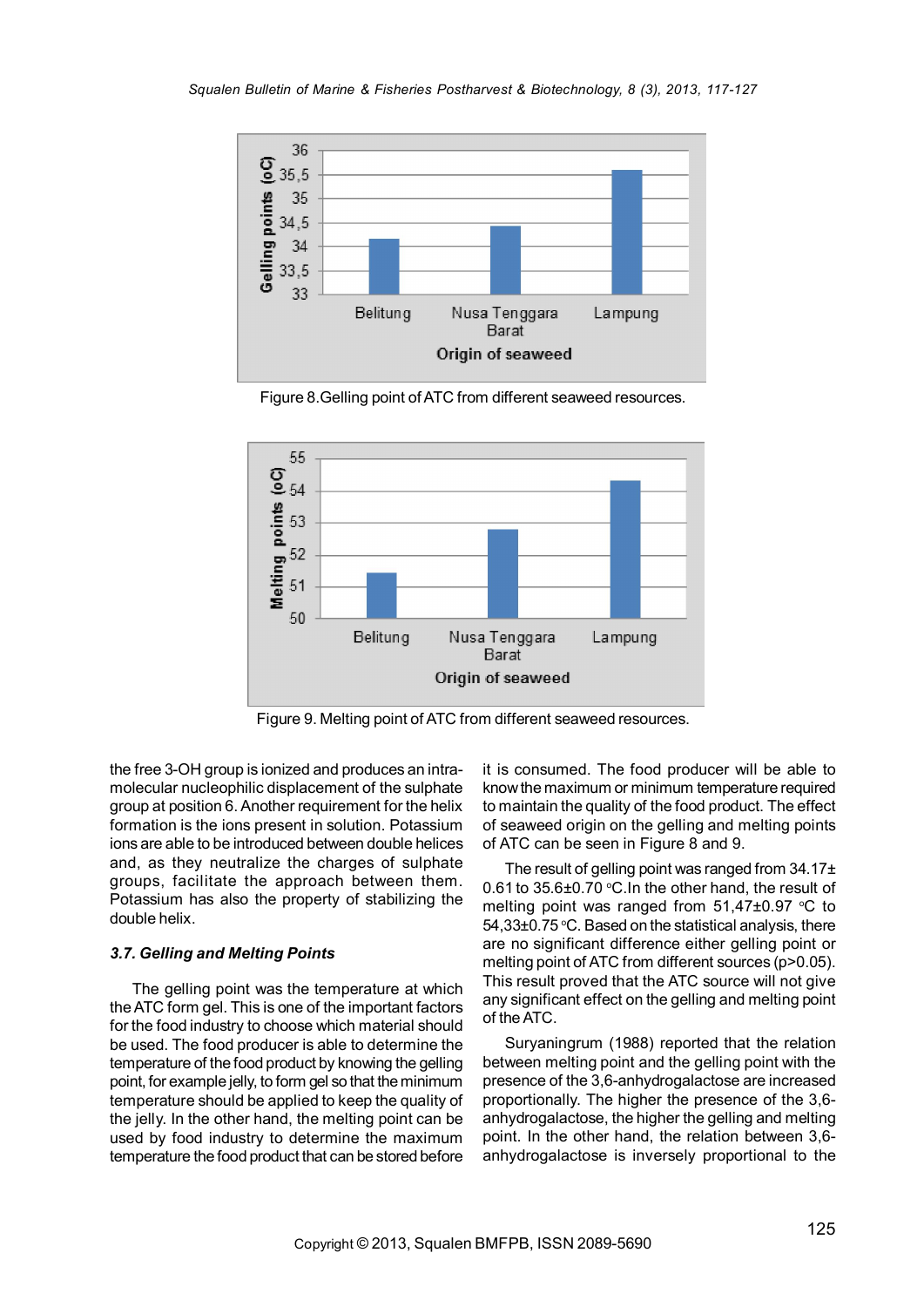sulfate content. This statement also enhanced by Syamsuar (2006) who declares that the sulfate presence tends to make the polymer in the form of sol. The forming of sol polymer will make the gelling process hard to be formed.

#### 4. Conclusion

The quality of seaweed from Lampung, Belitung, and Nusa Tenggara Barat was different one another. The seaweed from Belitung has better quality with the high percentage of CAW and low percentage of impurities compared to the seaweed from Lampung and Nusa Tenggara Barat. All ATC product made from seaweed collected from the three regions meet the FAO standard for carrageenan. The seaweed from Lampung produce the best quality of ATC product in terms of gel strength, yield, and sulphate content compare to those from Belitung and Nusa Tenggara Barat.

#### *References*

- Anonymous, (2004). *Seaweed harvest*. Retrieved from http://www.ausaid.gov.au/publications/focus/sep04 / focus\_sept04\_14.pdf. Accessed at 10 October 2013.
- Anonymous. (2013). *Indonesia boosts production of 10 million ton of seaweed*. Retrieved from http:// www.investor.co.id/agribusiness/indonesia-genjotproduksi-rumput-laut-10-juta-ton/ 52680. Accessed at July 2013.
- AOAC. (1995). *Official methods of analysis of the association of official analitycal chemist* (pp. 185- 189).. Inc. Washington DC.
- Apriyantono, A. D., Fardiaz, D., Puspitasari, N., Sodarnawati, & Budiyanto, S. (1989). *Food analysis*. Pusat Antar Universitas Pangan & Gizi, IPB, Bogor.
- Basmal, J., Syarifudin, & Ma'ruf, W. F. (2003). Effect of potasium hydroxide on the quality of kappa carrageenan extracted from Eucheuma cottonii. *Journal of Marine & Fisheries Postharvest & Biotechnology,* 11(8), 95–103.
- Basmal, J., Sedayu, B. B., & Utomo, B.S.B. (2009). *Quality of semi refined carrageenan (SRC) processed using recycled SRC waste water. Journal of Marine & Fisheries Postharvest & Biotechnology, 4*(1), 1 – 11.
- Campo, V. L., Kawano, D. F., da Silva Jr., D. B., & Carvalho, I. (2009). Review Carrageenans: Biological properties, chemical modifications & structural analysis. *Carbohydrate Polymers*, 77, 167–180.
- Chapman, V. J. & Chapman, D. J. (1980). *Seaweeds & their uses* (p 333). 3rd ed. London, New York: Chapman & Hall.
- De Ruiter, G. A. & Rudolph, B. (1997). Carrageenan biotechnology. *Trends in Food Science & Technology*, *8*, 389–395.
- DKP. (2008). *Statistic of Indonesian fisheries* (2008). Jakarta: Ministry of Marine affairs & Fisheries Republic of Indonesia.
- Doty, M. S. (1985). *Eucheuma alvarezii sp. nov (Gigartinales, Rhodophyta) from Malaysi*a. In Abbot IA. Norris JN (editors). *Taxonomy of Economic Seaweeds* (p 37-45). California Sea Grant College Program.
- Ekawati, A. (2010). *Indonesia Plans to Limit Seaweed Exports From (2012)*. Retrieved from http:// www.thejakartaglobe.com/business/indonesiaplans-to-limit-seaweed-exports-from-2012/366886. Accessed at 2 November 2010.
- FMC Corp, Marine Colloids. (1977). *Carrageenan.* Marine Colloid Monograph Number One. Springfield New Jersey, USA: Marine Colloid Division FMC Corporation.
- Food and Agriculture Organization (FAO). (2007). *Carrageenan*. Prepared at the 68th JECFA & Published in FAO JECFA Monographs 4. p.1-6.
- Food Chemical Codex (FCC). (1981). *Carrageenan* (p.74- 75). National Academy Press Washington.
- Funami, T., Hiroe, M., Noda, S., Asai, I., Ikeda, S., & Nishinarib, K. (2007). *Influence of molecular structure imaged with atomic force microscopy on the rheological behavior of carrageenan aqueous systems in the presence or absence of cations*. Food Hydrocolloids, 21, (617–629).
- Glicksman, M. (1983). *Food Hydrocolloids,* II (pp. 74-83). Florida: CRS Press, Inc.
- Hakim, A. R., Singgih Wibowo, Arfini, F., & Rosmawaty, P. (2011). *Effect of medium extraction ratio, temperature of precipitation & potassium chloride concentration on quality of carrageenan*. Journal of Marine & Fisheries Postharvest & Biotechnology, 6(1), 1–11.
- Indriani, H. & Sumiarsih, E. 1999. *Aquaculture, Processing and Marketing of Seaweed* (7th Edition)*.* Jakarta: PT. Penebar Swadaya.
- Istini, S. & Zatnika, A. 1991. *Optimization of semirefine carrageenan process from Eucheuma cottonii*. Proceedings of the Scientific Meeting of Seaweed Post Harvest Technology. Book II. Jakarta: Research and Development Center for Fisheries. Indonesian Agency for Agricultural Research and Development. Ministry of Agriculture, Republic of Indonesia.
- International Finance Corporation. (2006). *Seaweed farming in Indonesia. Monitor: Measuring development results* in IFC. Issues 7. p. 4.
- Jothisaraswathi , S. B. & Babu, R. R. (2006). Seasonal studies on alginate and its compasition II : Turbinariaconoides (J. Ag.) Kutz. (Fucales, Phaeophyceae). *Journal of Applied Phycocolloid. 18*, 161-166.
- Marine Colloids. (1978). *Raw Material Test Laboratory Standart Practise*. Marine Colloids FMC Corp. Springfield, New Jesey. USA.
- Marshall, R. D. (2010). *Ash analysis. food Analysis (*pp. 106-108). West Lafayette: Springer. .